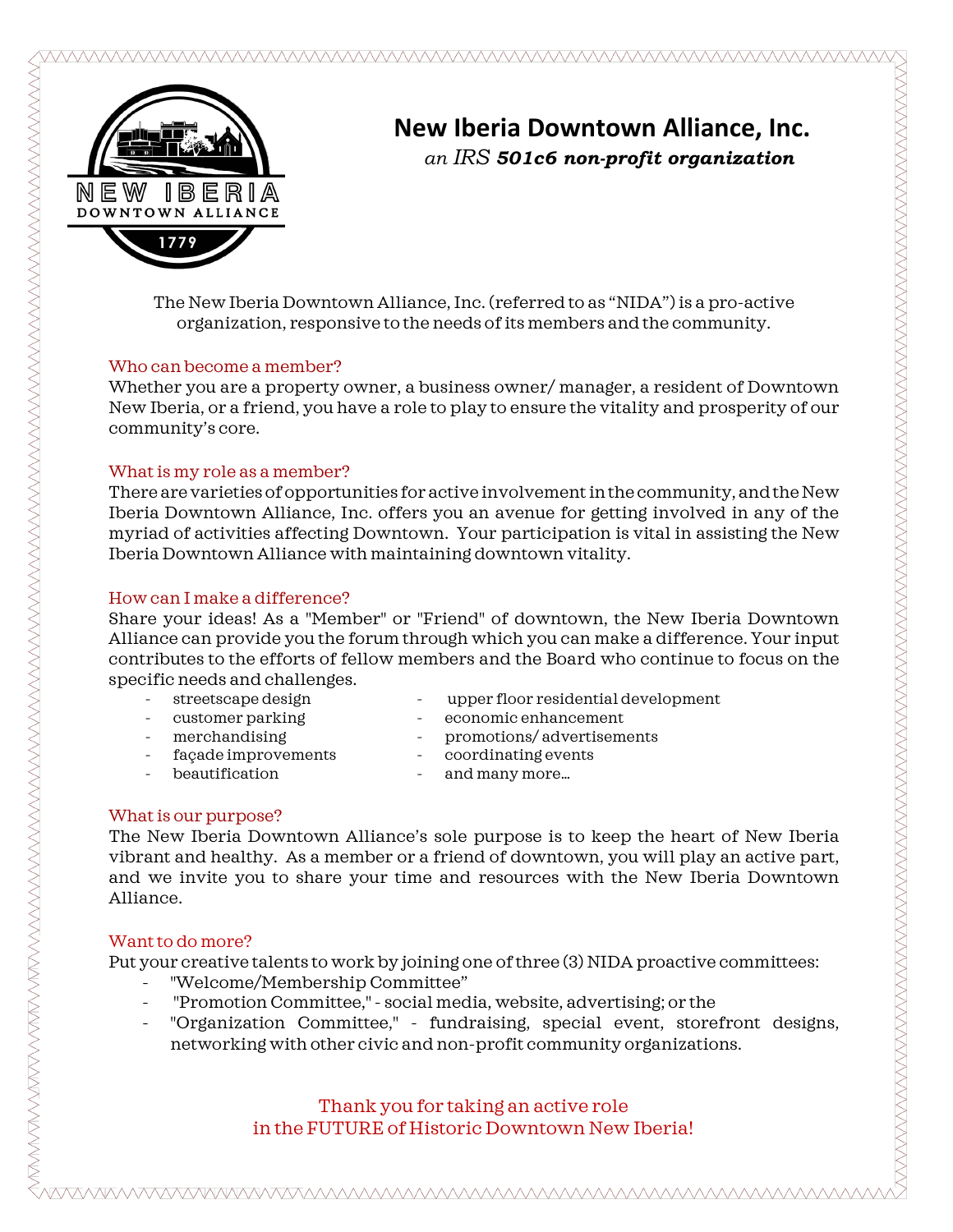## The New Iberia Downtown Alliance, Inc.

*"To enhance, develop, and promote Downtown New Iberia as an historic, cultural and economically thriving heart of our community."* 

# **Benefits of Membership**

- -Support of the Board of Directors and Members/Friends who create interest and excitement in downtown New Iberia.
- -Participation in membership meetings hosted in various downtown businesses, featuring informative speakers on current issues. Meetings are currently held on the third Tuesday of each month.
- -Free listings, links, exposure, marketing, sponsors, and advertising for your business. - NIDA Website[: http://www.NewIberiaDowntown.com](http://www.newiberiadowntown.com/)
	- New Iberia Main Street Facebook pages: <https://www.facebook.com/newiberia.dba/> <https://www.facebook.com/newiberia.mainstreet> <https://www.facebook.com/groups/newiberiamainstreet/>
- -Regularly network with other business members and friends of downtown in sharing experiences, creating ideas, and supporting your community. Creating lifelong connections and partnerships for your business.
- -Free New Iberia Downtown Alliance group holiday (month-long) advertising in the Acadiana Lifestyle.
- -Access to a network of outstanding local leaders devoted to downtown improvement.
- -Ongoing business education through NIDA-sponsored seminars/workshops.
- -Grant opportunities funded by the state in support of restoration, special events, etc.
- -Partnerships with nonprofit organization to help raise awareness for a cause/issue.
- -Advocacy efforts to influence the future direction of downtown development; member concerns and opinions heard by other businesses and civic leaders.
- Event planning support utilizing downtown resources. Step-by-step guide to create your event.
- \*\*Coming Soon: We are creating more ways to promote your business! \*\* Monthly newsletter! Spotlight Businesses! Incentives! Opportunities!

*Working together will strengthen our marketplace, attract new customers, and create better awareness for downtown, thereby giving us a true sense of community.*